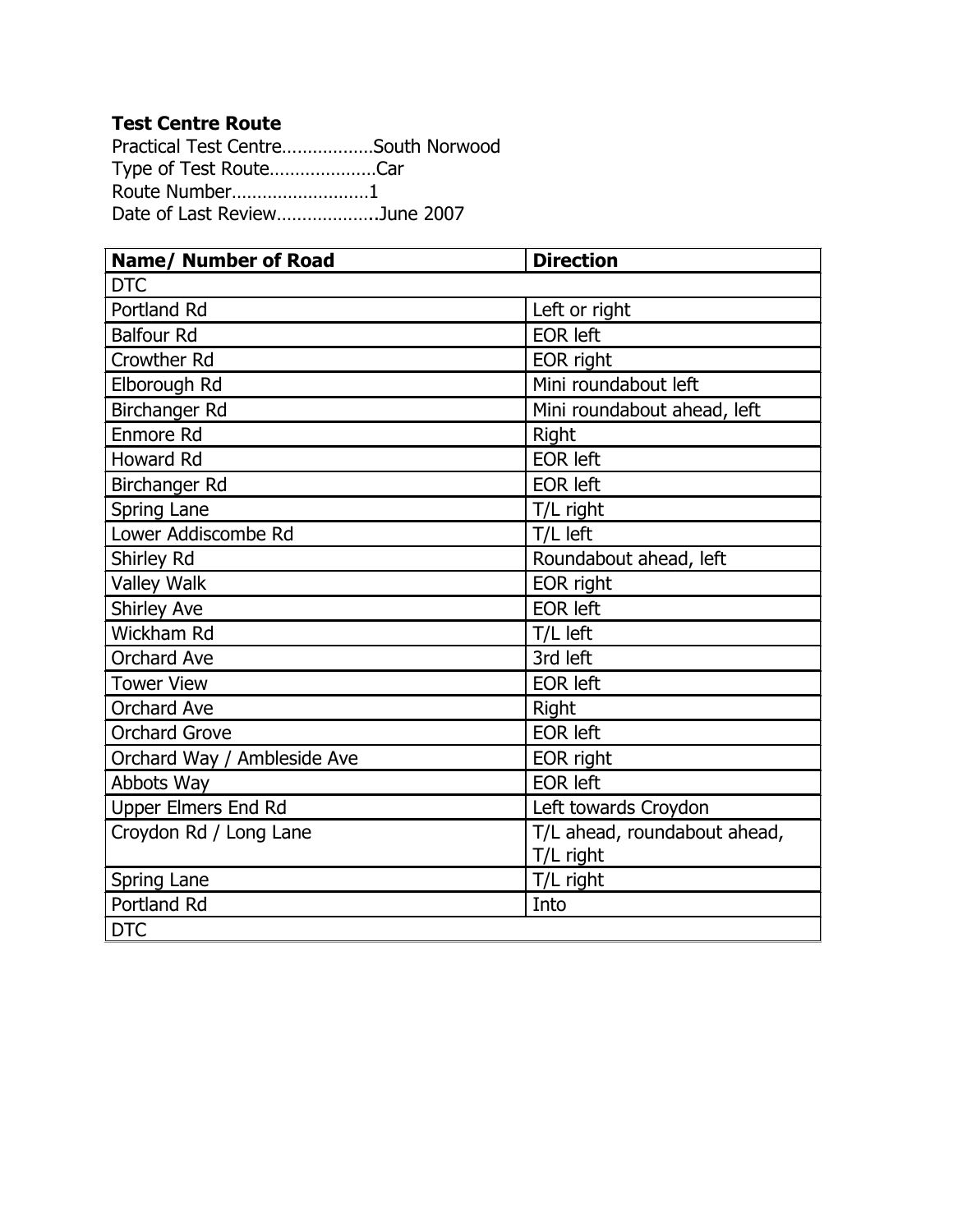Practical Test Centre………….……South Norwood Type of Test Route…………….……Car Route Number………………….……2 Date of Last Review…………….…..June 2007

| <b>Name/Number of Road</b> | <b>Direction</b>          |
|----------------------------|---------------------------|
| <b>DTC</b>                 | T/L left                  |
| Spring Lane                | T/L right                 |
| Lower Addiscombe Rd        | T/L left                  |
| Shirley Rd                 | Roundabout right 2nd exit |
| Addiscombe Rd              | Ahead                     |
| Chepstow Rd                | Roundabout left           |
| Park Hill Rd               | Roundabout left           |
| Coombe Rd                  | 6th right                 |
| <b>Melville Avenue</b>     | <b>EOR left</b>           |
| Croham Rd                  | Ahead                     |
| Croham Valley Rd           | 2nd left                  |
| Croham Valley Rd           | 1st right                 |
| <b>Chestnut Grove</b>      | EOR right                 |
| The Ruffetts               | 1st left                  |
| <b>Chapel View</b>         | EOR right                 |
| <b>Ballards Way</b>        | <b>EOR left</b>           |
| Coombe Lane                | 1st right                 |
| Oaks Rd                    | <b>EOR left</b>           |
| <b>Upper Shirley Rd</b>    | Roundabout ahead 1st exit |
| Shirley Rd                 | Roundabout ahead 2nd exit |
| Shirley Rd                 | T/L right                 |
| Lower Addiscombe Rd        | T/L left                  |
| Spring Lane                | T/L right                 |
| Portland Rd                | 5th left                  |
| Stanger Rd                 | <b>DTC</b>                |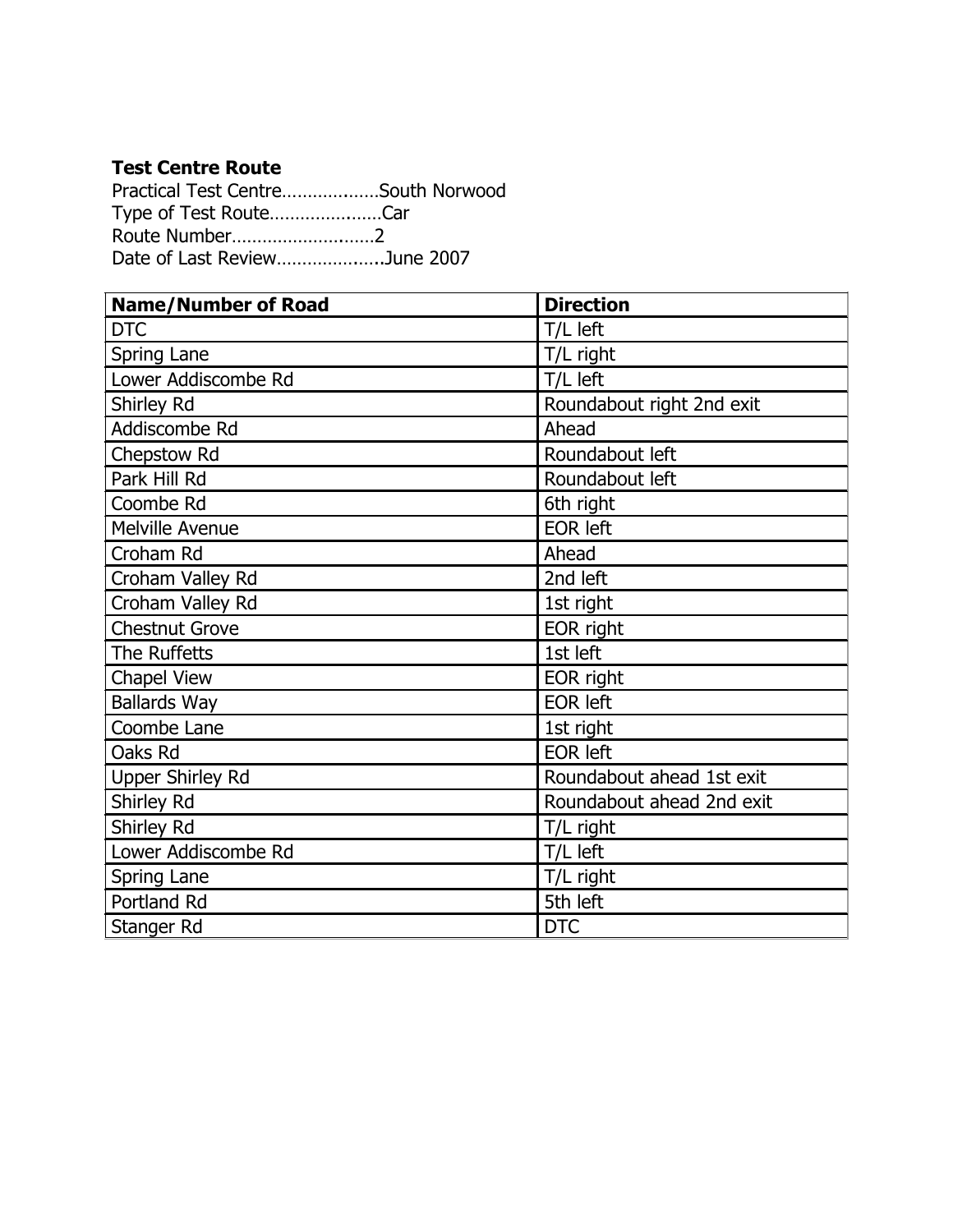| Practical Test Centre South Norwood |  |
|-------------------------------------|--|
|                                     |  |
|                                     |  |
|                                     |  |

| <b>Name/Number of Road</b> | <b>Direction</b>          |
|----------------------------|---------------------------|
| <b>DTC</b>                 | T/L left                  |
| Spring Lane                | T/L right                 |
| Lower Addiscombe Rd        | T/L left                  |
| Shirley Rd                 | Roundabout right 2nd exit |
| Addiscombe Rd              | Ahead                     |
| Chepstow Rd                | Roundabout left           |
| Park Hill Rd               | Roundabout left           |
| Coombe Rd                  | 6th right                 |
| Melville Avenue            | <b>EOR left</b>           |
| Croham Rd                  | Ahead                     |
| Croham Valley Rd           | 2nd left                  |
| Croham Valley Rd           | 1st right                 |
| <b>Chestnut Grove</b>      | EOR right                 |
| The Ruffetts               | 1st left                  |
| <b>Chapel View</b>         | EOR right                 |
| <b>Ballards Way</b>        | <b>EOR left</b>           |
| Coombe Lane                | 1st right                 |
| Oaks Rd                    | <b>EOR left</b>           |
| <b>Upper Shirley Rd</b>    | Roundabout ahead 1st exit |
| Shirley Rd                 | Roundabout ahead 2nd exit |
| Shirley Rd                 | T/L right                 |
| Lower Addiscombe Rd        | T/L left                  |
| Spring Lane                | T/L right                 |
| Portland Rd                | 5th left                  |
| Stanger Rd                 | <b>DTC</b>                |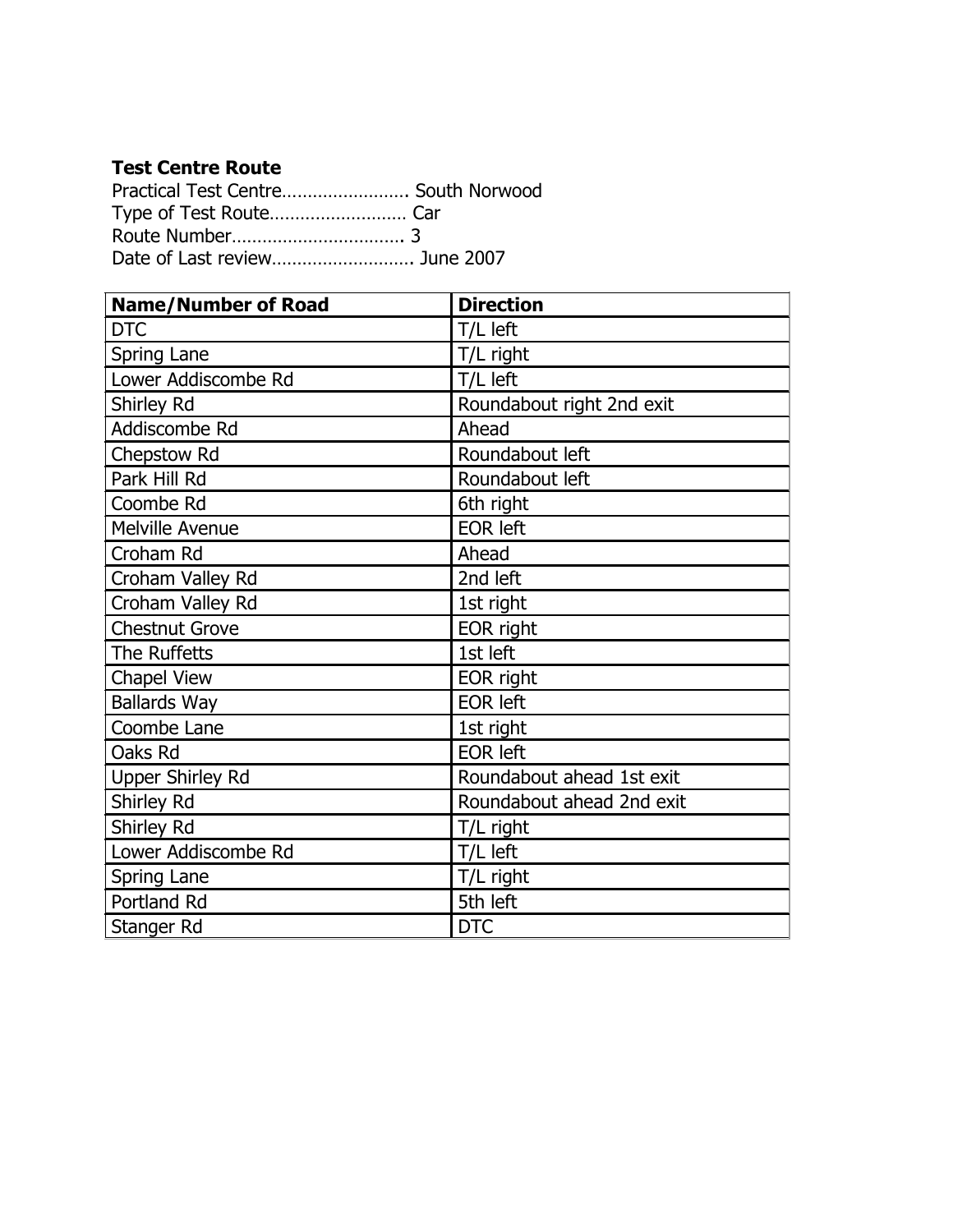Practical Test Centre………..………..South Norwood Type of Test Route……………………Car Route Number…………………………4 Date of Last Review…………………..June 2007

| <b>Name/ Number of Road</b>     | <b>Direction</b>    |
|---------------------------------|---------------------|
| <b>DTC</b>                      |                     |
| Portland Rd                     | T/L left            |
| Spring Lane                     | T/L left            |
| Long Lane                       | 4th right           |
| The Glade                       | 5th right           |
| Homer Rd                        | <b>EOR left</b>     |
| Gladeside / Bywood Avenue       | <b>EOR left</b>     |
| Long Lane                       | Left                |
| Stroud Green Way                | Ahead               |
| <b>Delamare Crescent</b>        | <b>EOR left</b>     |
| Coleridge Rd / Stroud Green Way | <b>EOR left</b>     |
| Lower Addiscombe Rd             | T/L ahead, 5th left |
| Parkview Rd                     | <b>Right</b>        |
| Bingham Rd                      | Left                |
| Sefton Rd                       | Left                |
| Selwood Rd                      | Left                |
| Compton Rd                      | <b>Right</b>        |
| <b>Bingham Rd</b>               | Left                |
| Fernhurst Rd                    | EOR right           |
| Lower Addiscombe Rd             | Left                |
| <b>Blackhorse Lane</b>          | 2nd right           |
| <b>Elmers Rd</b>                | Left                |
| <b>Stroud Rd</b>                | EOR right           |
| <b>Woodside Green</b>           | T/L ahead           |
| <b>Portland Rd</b>              | 5th left            |
| <b>DTC</b>                      |                     |
|                                 |                     |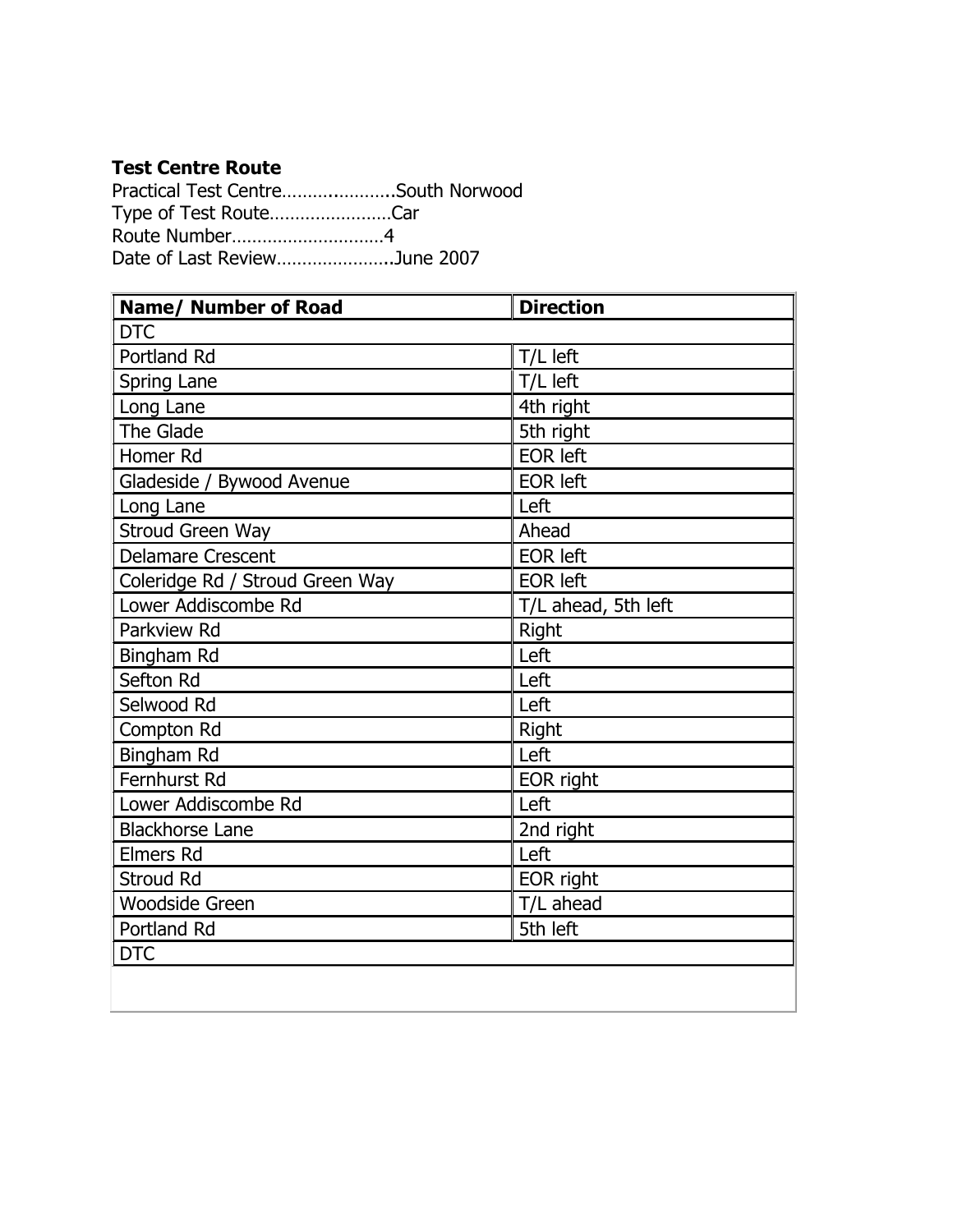| Practical Test CentreSouth Norwood |  |
|------------------------------------|--|
| Type of Test RouteCar              |  |
|                                    |  |
| Date of Last ReviewJune 2007       |  |

| <b>Name/ Number of Road</b>  | <b>Direction</b>            |
|------------------------------|-----------------------------|
| <b>DTC</b>                   |                             |
| <b>Clifford Rd</b>           | 3rd left                    |
| Carmichael Rd                | 2nd left                    |
| Sidney Rd                    | <b>EOR left</b>             |
| <b>Merton Rd</b>             | <b>EOR</b> right            |
| Birchanger Rd                | Mini roundabout ahead, mini |
|                              | roundabout right            |
| <b>Tennison Rd</b>           | Left                        |
| Davidson Rd                  | 2 x mini roundabouts ahead, |
|                              | 2nd left                    |
| Brampton Rd / Dartnell Rd    | EOR right                   |
| <b>Morland Rd</b>            | Roundabout left             |
| Lower Addiscombe Rd          | T/L right                   |
| Shirley Rd                   | Roundabout right            |
| Addiscombe Rd                | 4th right                   |
| Fryston Ave                  | <b>EOR left</b>             |
| Annandale Rd                 | EOR right                   |
| Cheyne Walk                  | EOR right                   |
| Carlyle Rd                   | Left                        |
| Cheyne Walk                  | Left                        |
| Annandale Rd / Fryston Rd    | Left                        |
| Carlyle Rd                   | <b>EOR left</b>             |
| Fryston Rd                   | <b>Right</b>                |
| Selwood Rd                   | <b>EOR left</b>             |
| Compton Rd                   | EOR right                   |
| Bingham Rd                   | 3rd left                    |
| Kingscote Rd / Elmgrove Rd   | Left                        |
| <b>Brockenhurst Rd</b>       | <b>EOR left</b>             |
| Lower Addiscombe Rd          | 2nd right                   |
| <b>Blackhorse Lane</b>       | EOR right                   |
| Woodside Green / Portland Rd | T/L ahead                   |
| <b>DTC</b>                   |                             |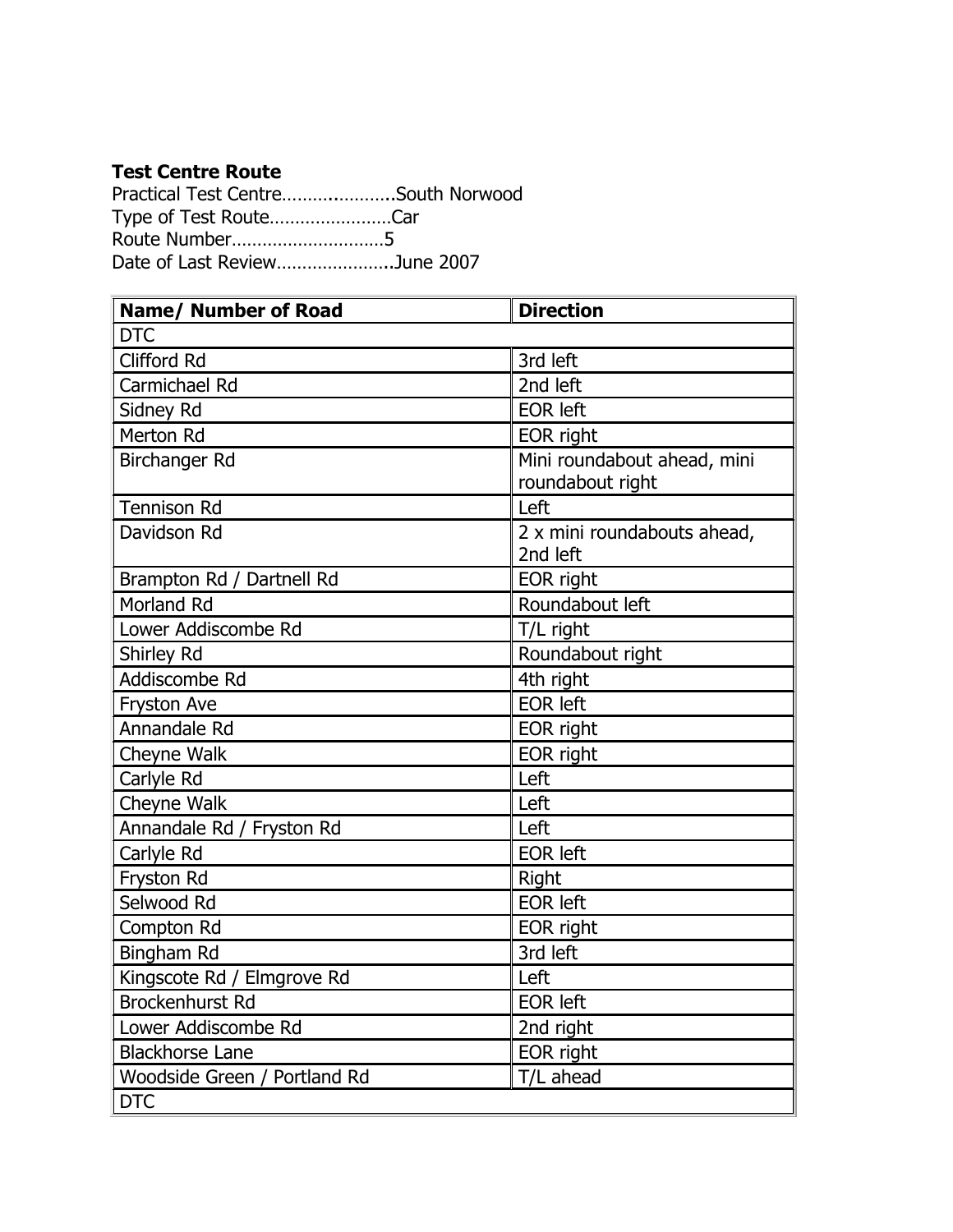Practical Test Centre………..………..South Norwood Type of Test Route……………………Car Route Number…………………………6 Date of Last Review…………………..June 2007

| <b>Name/ Number of Road</b> | <b>Direction</b>          |
|-----------------------------|---------------------------|
| <b>DTC</b>                  | T/L left                  |
| Spring Lane                 | T/L right                 |
| Lower Addiscombe Rd         | T/L left                  |
| Shirley Rd                  | Roundabout ahead 1st exit |
| Shirley Rd                  | Roundabout ahead 2nd exit |
| <b>Upper Shirley Rd</b>     | 3rd right                 |
| Oaks Rd                     | <b>EOR</b> left           |
| Coombe Lane                 | 1st right                 |
| <b>Ballards Way</b>         | 3rd left                  |
| <b>Crest Rd</b>             | <b>EOR left</b>           |
| Croham Valley Rd            | EOR right                 |
| Croham Valley Rd            | 5th right                 |
| <b>Melville Avenue</b>      | <b>EOR left</b>           |
| Coombe Rd                   | Roundabout right 2nd exit |
| Park Hill Rd                | Roundabout right 3rd exit |
| Chepstow Rd                 | Ahead                     |
| Addiscombe Rd               | 3rd left                  |
| Outram Rd                   | EOR right                 |
| Lower Addiscombe Rd         | 7th left                  |
| <b>Black Horse Lane</b>     | EOR right                 |
| <b>Woodside Green</b>       | T/L ahead                 |
| Portland Rd                 | 5th left                  |
| Stanger Rd                  | <b>DTC</b>                |
| Lower Addiscombe Rd         | 2nd right                 |
| <b>Blackhorse Lane</b>      | EOR right                 |
| Woodside Rd / Portland Rd   | T/L ahead                 |
| <b>DTC</b>                  |                           |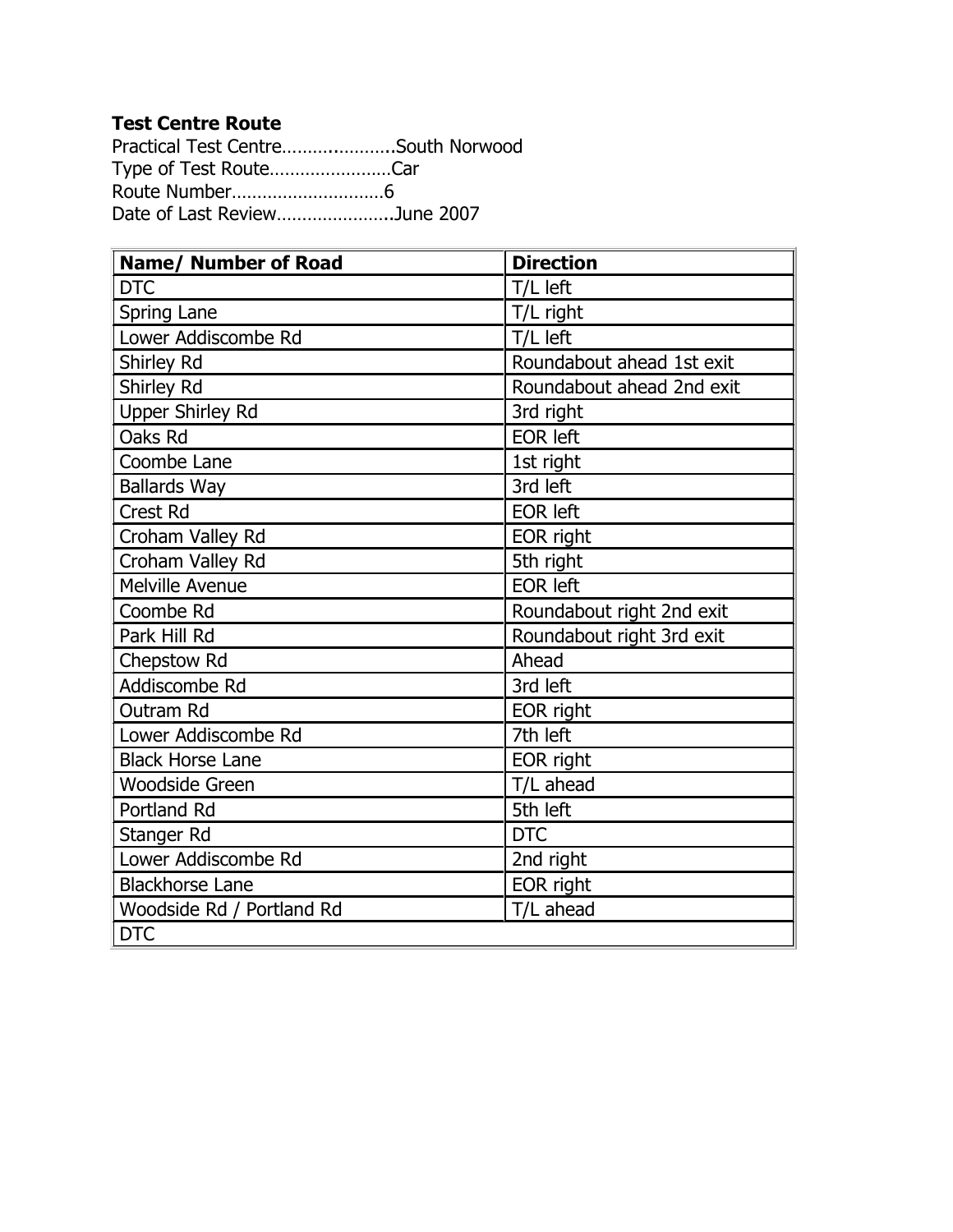Practical Test Centre………..………..South Norwood Type of Test Route……………………Car Route Number…………………………7 Date of Last Review…………………..June 2007

| <b>Name/ Number of Road</b> | <b>Direction</b>                     |
|-----------------------------|--------------------------------------|
| <b>DTC</b>                  |                                      |
| Portland Rd                 | T/L ahead                            |
| <b>Woodside Green</b>       | 2nd left                             |
| <b>Stroud Rd</b>            | <b>EOR</b> ahead                     |
| <b>Elmers Rd</b>            | <b>EOR</b> left                      |
| <b>Blackhorse Lane</b>      | <b>EOR left</b>                      |
| Lower Addiscombe Rd         | Right                                |
| Sherwood Rd                 | EOR right                            |
| <b>Bingham Rd</b>           | Left                                 |
| Craven Rd                   | <b>EOR left</b>                      |
| <b>Ashburton Ave</b>        | EOR right                            |
| Shirley Rd                  | Roundabout ahead, roundabout<br>left |
| Wickham Rd                  | T/L right                            |
| Hartland Way                | Mini roundabout right                |
| <b>West Way Gardens</b>     | Left                                 |
| Spring Park Ave             | <b>EOR</b> left                      |
| <b>West Way Gardens</b>     | <b>EOR left</b>                      |
| Wickham Rd                  | 2nd right                            |
| <b>Shirley Ave</b>          | EOR right                            |
| Shirley Rd                  | 3rd left                             |
| Bingham Rd                  | Right                                |
| Kingscote Rd / Elmgrove Rd  | Left                                 |
| <b>Brockenhurst Rd</b>      | <b>EOR left</b>                      |
| Lower Addiscombe Rd         | 2nd right                            |
| <b>Blackhorse Lane</b>      | EOR right                            |
| Woodside Rd / Portland Rd   | T/L ahead                            |
| <b>DTC</b>                  |                                      |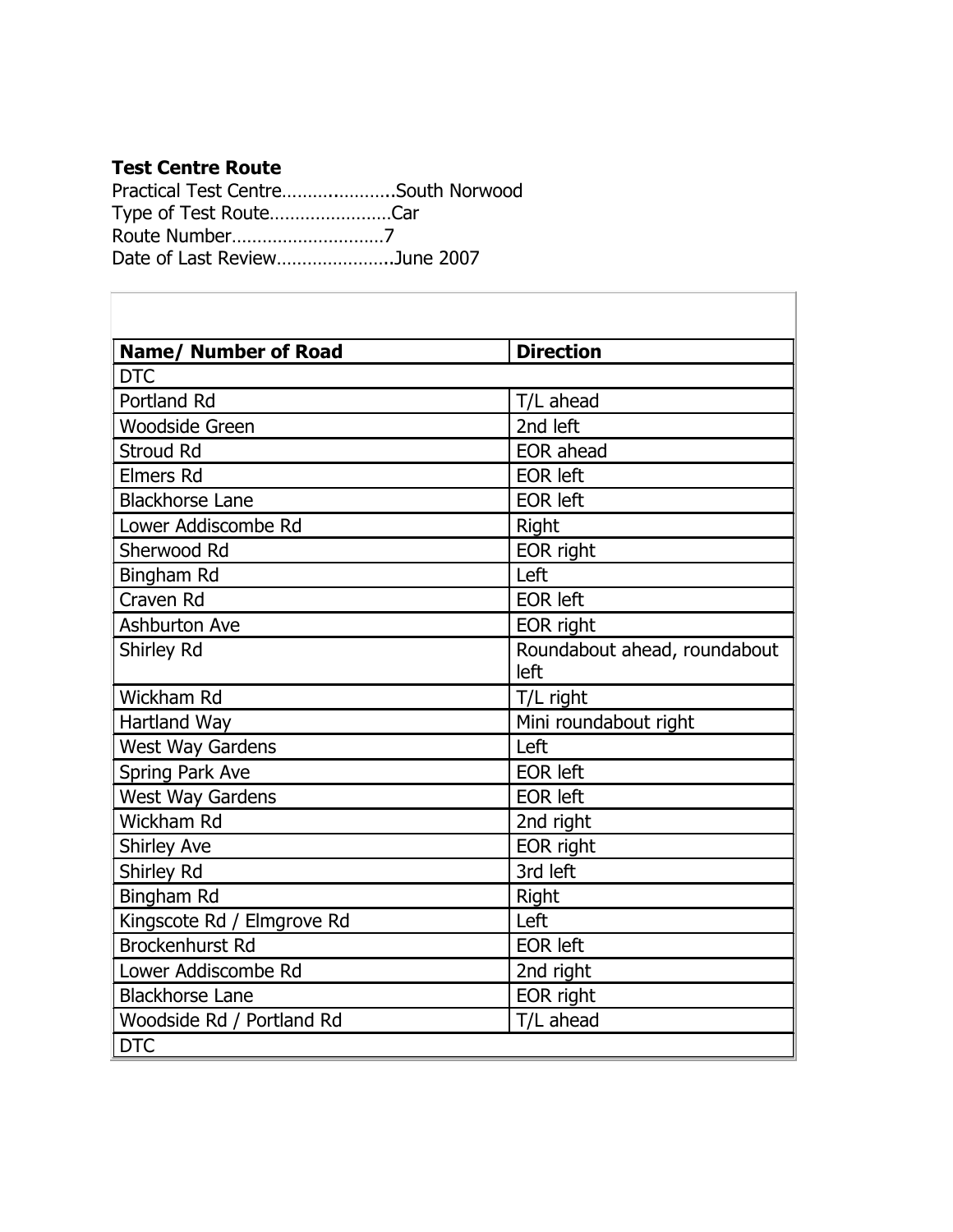Practical Test Centre………..………..South Norwood Type of Test Route……………………Car Route Number…………………………8 Date of Last Review…………………..June 2007

| <b>Name/ Number of Road</b> | <b>Direction</b>                    |
|-----------------------------|-------------------------------------|
| <b>DTC</b>                  |                                     |
| Crowther Rd / Elborough Rd  | Mini roundabout left                |
| Birchanger Rd               | Mini roundabout ahead, left         |
| Enmore Rd                   | <b>Right</b>                        |
| Howard Rd                   | <b>EOR left</b>                     |
| Birchanger Rd               | <b>EOR left</b>                     |
| <b>Woodside Green</b>       | T/L right                           |
| Spring Lane                 | T/L left                            |
| Long Lane                   | Left                                |
| Longheath Gardens           | 2nd left, left, EOR right, EOR left |
| Long Lane / Croydon Rd      | Roundabout ahead, T/L ahead,        |
|                             | right                               |
| <b>Upper Elmers End Rd</b>  | Left, 2nd right                     |
| Raymond Rd                  | EOR right                           |
| Goddard Rd                  | Left                                |
| Croydon Rd                  | Roundabout ahead, 2nd left          |
| The Glade                   | 10th right                          |
| Elstan Way                  | EOR right                           |
| <b>Woodmere Ave</b>         | 4th right                           |
| Gladeside / Bywood Ave      | <b>EOR left</b>                     |
| Long Lane                   | T/L right                           |
| Spring Lane                 | T/L right                           |
| Portland Rd                 | Into                                |
| <b>DTC</b>                  |                                     |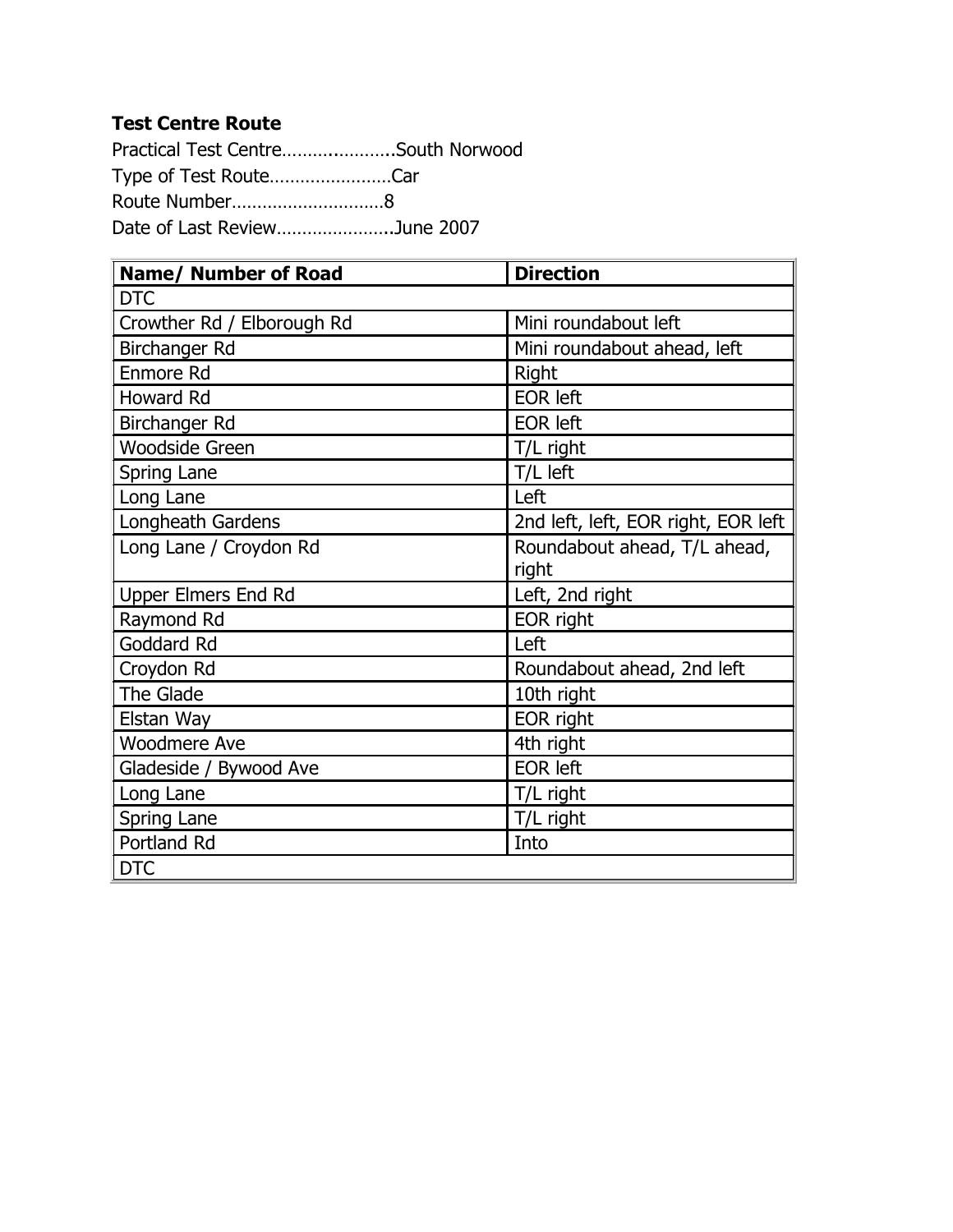Practical Test Centre…………………South Norwood Type of Test Route………………….Car Route Number……………………….9 Date of Last Review………………...June 2007

| <b>Name/ Number of Road</b>     | <b>Direction</b>           |
|---------------------------------|----------------------------|
| <b>DTC</b>                      |                            |
| Portland Rd                     | T/L left                   |
| Spring Lane                     | T/L right                  |
| Lower Addiscombe Rd             | Left                       |
| <b>Stroud Green Way</b>         | 3rd right                  |
| <b>Swinburne Crescent</b>       | EOR right                  |
| <b>Stroud Green Way</b>         | <b>Right</b>               |
| <b>Delamere Crescent</b>        | 2 x EOR left               |
| Coleridge Rd / Stroud Green Way | Right, EOR right           |
| Long Lane / Croydon Rd          | Roundabout ahead, T/L left |
| <b>Elmers End Rd</b>            | After bridge, left         |
| <b>Witham Rd</b>                | 3rd right                  |
| Sheringham Rd                   | EOR right                  |
| Marlow Rd                       | <b>EOR left</b>            |
| <b>Elmers End Rd</b>            | T/L left                   |
| Croydon Rd / Penge Rd / High St | Over bridge, right         |
| Lancaster Rd                    | Mini roundabout left       |
| Southern Ave                    | EOR right                  |
| South Norwood Hill              | T/L left                   |
| <b>Whitehorse Lane</b>          | T/L left                   |
| Park Rd                         | T/L ahead                  |
| <b>Tennison Rd</b>              | Mini roundabout left       |
| Birchanger Rd                   | Mini roundabout ahead, EOR |
|                                 | right                      |
| Carmichael Rd                   | EOR right                  |
| Stanger Rd                      | Left                       |
| <b>DTC</b>                      |                            |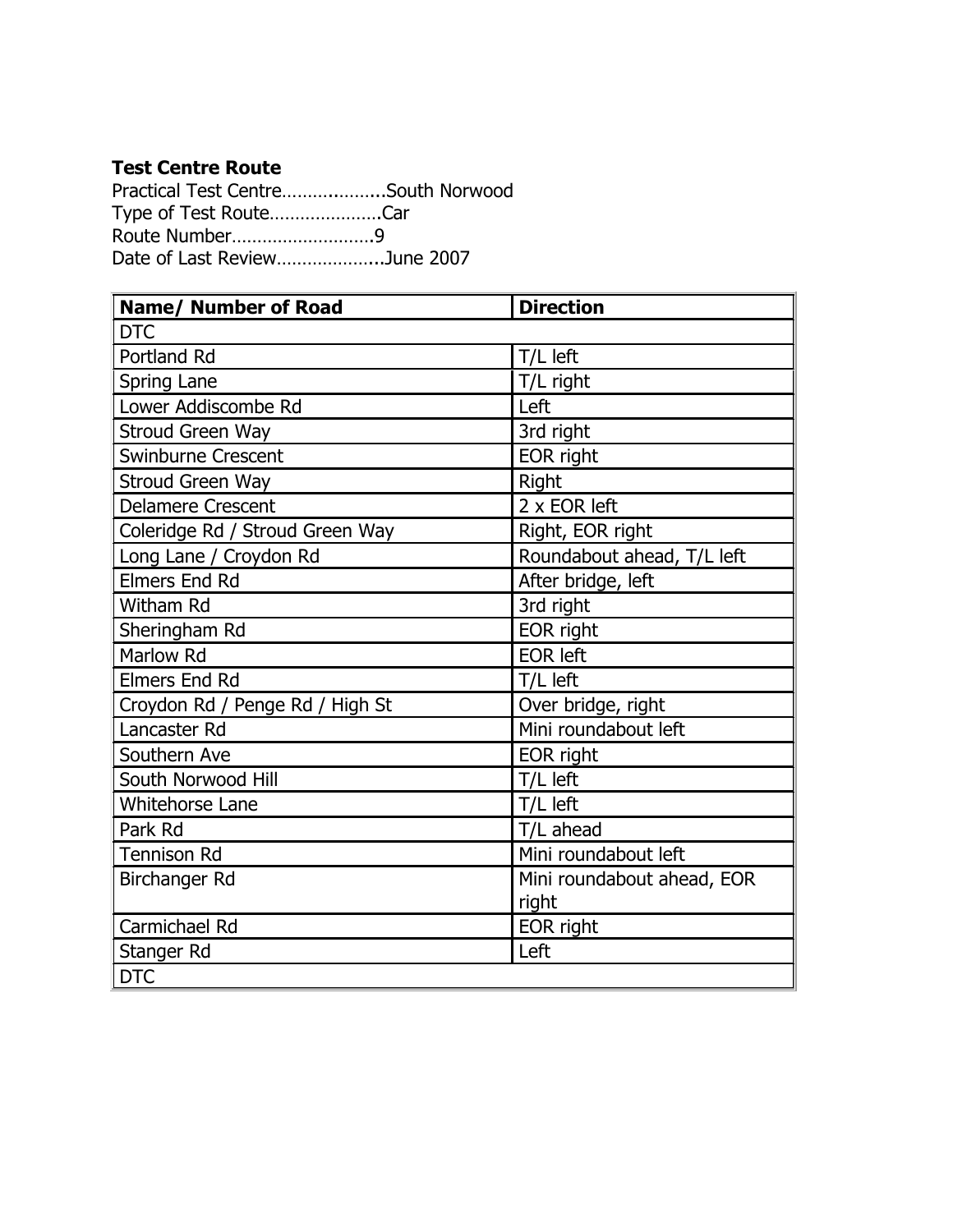Practical Test Centre………..………South Norwood Type of Test Route………………….Car Route Number…………………….…10 Date of Last Review…………………June 2007

| <b>Name/ Number of Road</b>      | <b>Direction</b>            |
|----------------------------------|-----------------------------|
| <b>DTC</b>                       |                             |
| Portland Rd                      | T/L ahead                   |
| South Norwood Hill               | T/L ahead, left             |
| Ross Rd                          | Mini roundabout right       |
| <b>Wharncliffe Rd</b>            | EOR right                   |
| Grange Rd                        | Left                        |
| Beauchamp Rd / Moffat Rd         | 2nd right                   |
| Howberry Rd                      | <b>EOR left</b>             |
| Northwood Rd                     | Mini roundabout ahead, mini |
|                                  | roundabout right            |
| Springfield Rd                   | 2nd right                   |
| Downes Rd                        | EOR right                   |
| Virginia Rd                      | <b>EOR left</b>             |
| Ingram Rd                        | Roundabout right            |
| Downesview Rd                    | <b>EOR left</b>             |
| <b>Beulah Hill</b>               | Right                       |
| <b>Convent Hill</b>              | Left                        |
| <b>Beaumont Rd</b>               | <b>EOR</b> left             |
| Convent Hill / Ryefield Rd       | EOR right                   |
| Hermitage Rd                     | Left                        |
| <b>Eversley Rd</b>               | <b>EOR</b> left             |
| Hermitage Rd                     | <b>EOR left</b>             |
| Beulah Hill / South Norwood Hill | 2 x T/Ls ahead, 3rd left    |
| Southern Ave                     | Mini roundabout right       |
| Lancaster Rd                     | <b>EOR left</b>             |
| High St                          | Right                       |
| Sunny Bank / Manor Rd            | Left                        |
| Portland Rd                      | Right                       |
| Doyle Rd                         | <b>EOR</b> left             |
| Stanger Rd                       | Into                        |
| <b>DTC</b>                       |                             |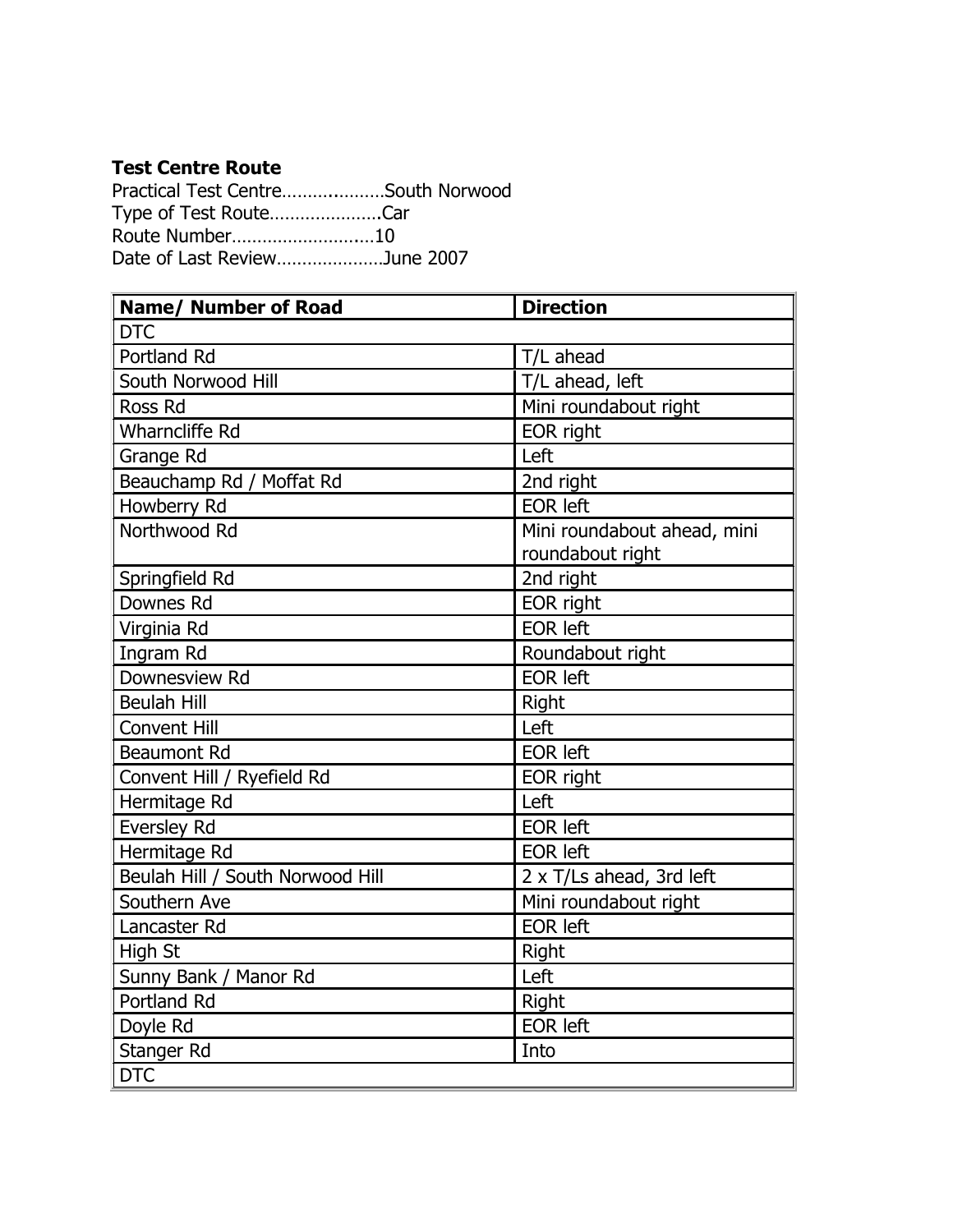Practical Test Centre………..………..South Norwood Type of Test Route……………………Car Route Number…………………………11 Date of Last Review…………………..March 2006

| <b>Name/ Number of Road</b> | <b>Direction</b>                |
|-----------------------------|---------------------------------|
| <b>DTC</b>                  |                                 |
| Portland Rd                 | T/L left                        |
| <b>Woodside Green</b>       | 3rd left                        |
| <b>Blackhorse Lane</b>      | <b>EOR left</b>                 |
| Lower Addiscombe Rd         | T/L right                       |
| Shirley Rd                  | 2 x roundabouts ahead           |
| <b>Upper Shirley Rd</b>     | Left                            |
| Shirley Church Rd           | Left                            |
| Spring Park Rd              | Right                           |
| The Glen                    | <b>EOR left</b>                 |
| Spring Park Rd              | Right                           |
| The Glen                    | <b>EOR left</b>                 |
| Spring Park Rd              | <b>EOR left</b>                 |
| Shirley Church Rd           | Mini roundabout left            |
| <b>Hartland Way</b>         | Mini roundabout ahead, T/L left |
| Wickham Rd                  | 5th right                       |
| <b>Shirley Ave</b>          | 3rd left                        |
| <b>Valley Walk</b>          | <b>EOR left</b>                 |
| <b>Shirley Ave</b>          | EOR right                       |
| Shirley Rd                  | T/L right                       |
| Lower Addiscombe Rd         | T/L left                        |
| Spring Lane                 | T/L right                       |
| Portland Rd                 | 3rd left                        |
| <b>Enmore Rd</b>            | EOR right                       |
| Birchanger Rd               | 2 x mini roundabouts ahead,     |
|                             | EOR right                       |
| Carmichael Rd               | EOR right                       |
| Stanger Rd                  | Left                            |
| Werndee Rd                  | Into                            |
| <b>DTC</b>                  |                                 |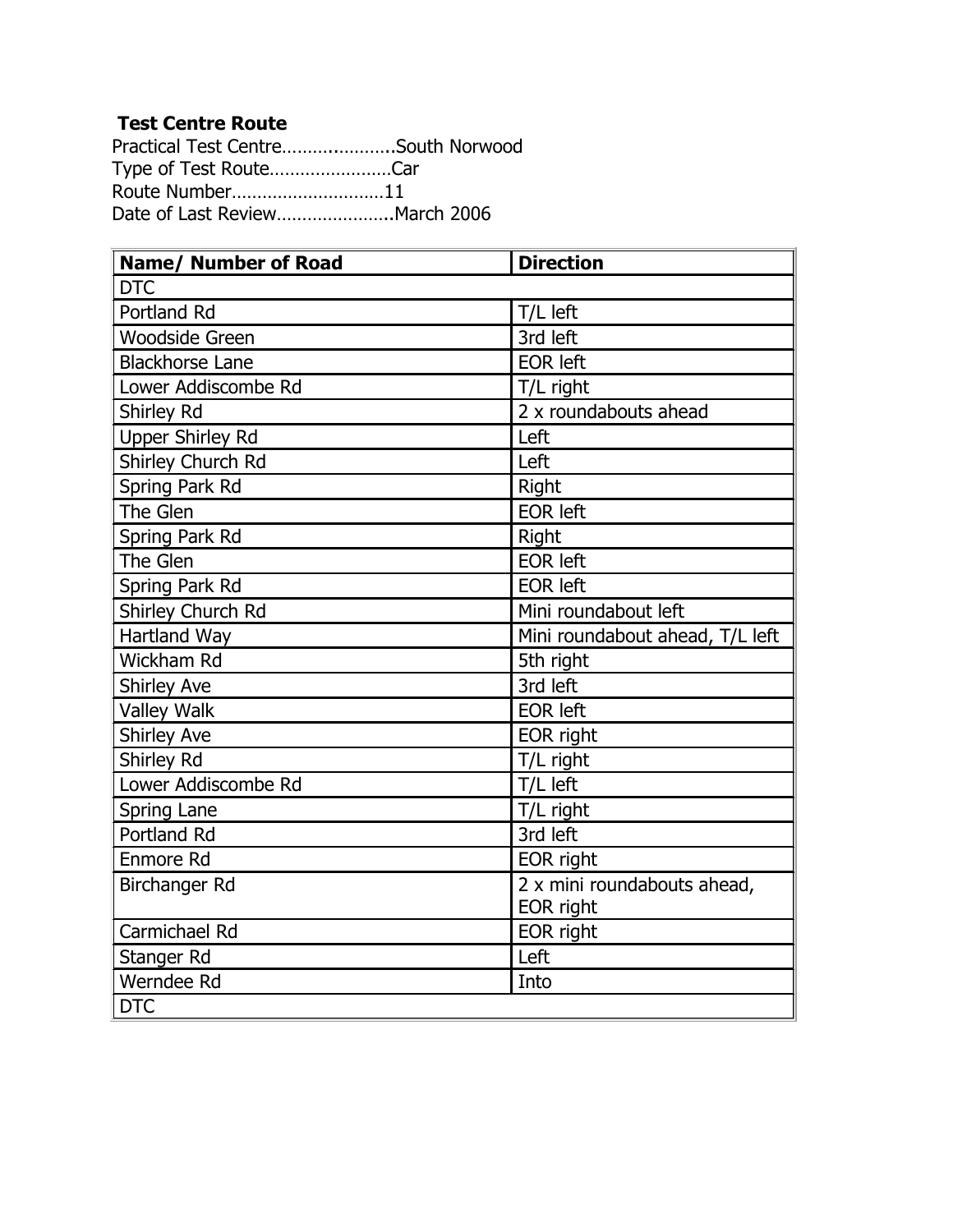Practical Test Centre………..………..South Norwood Type of Test Route……………………Car Route Number…………………………12 Date of Last Review…………………..March 2006

| <b>Name/ Number of Road</b> | <b>Direction</b>             |
|-----------------------------|------------------------------|
| <b>DTC</b>                  |                              |
| Portland Rd                 | T/L left                     |
| Spring Lane                 | T/L left                     |
| Long Lane                   | Left                         |
| Longheath Gardens           | EOR right, EOR left          |
| Long Lane / Croydon Rd      | Roundabout ahead, T/L ahead, |
|                             | right, left exit             |
| <b>Upper Elmers End Rd</b>  | After bridge, right          |
| Abbots Way                  | Left                         |
| Ambleside Ave               | 9th right                    |
| <b>Orchard Grove</b>        | <b>EOR left</b>              |
| The Glade / Orchard Ave     | Right                        |
| <b>Tower View</b>           | EOR right                    |
| <b>Orchard Ave</b>          | T/L right                    |
| Wickham Rd                  | Roundabout right             |
| Shirley Rd                  | Roundabout ahead, T/L right  |
| Lower Addiscombe Rd         | T/L left                     |
| Spring Lane                 | T/L right                    |
| Portland Rd                 | Into                         |
| <b>DTC</b>                  |                              |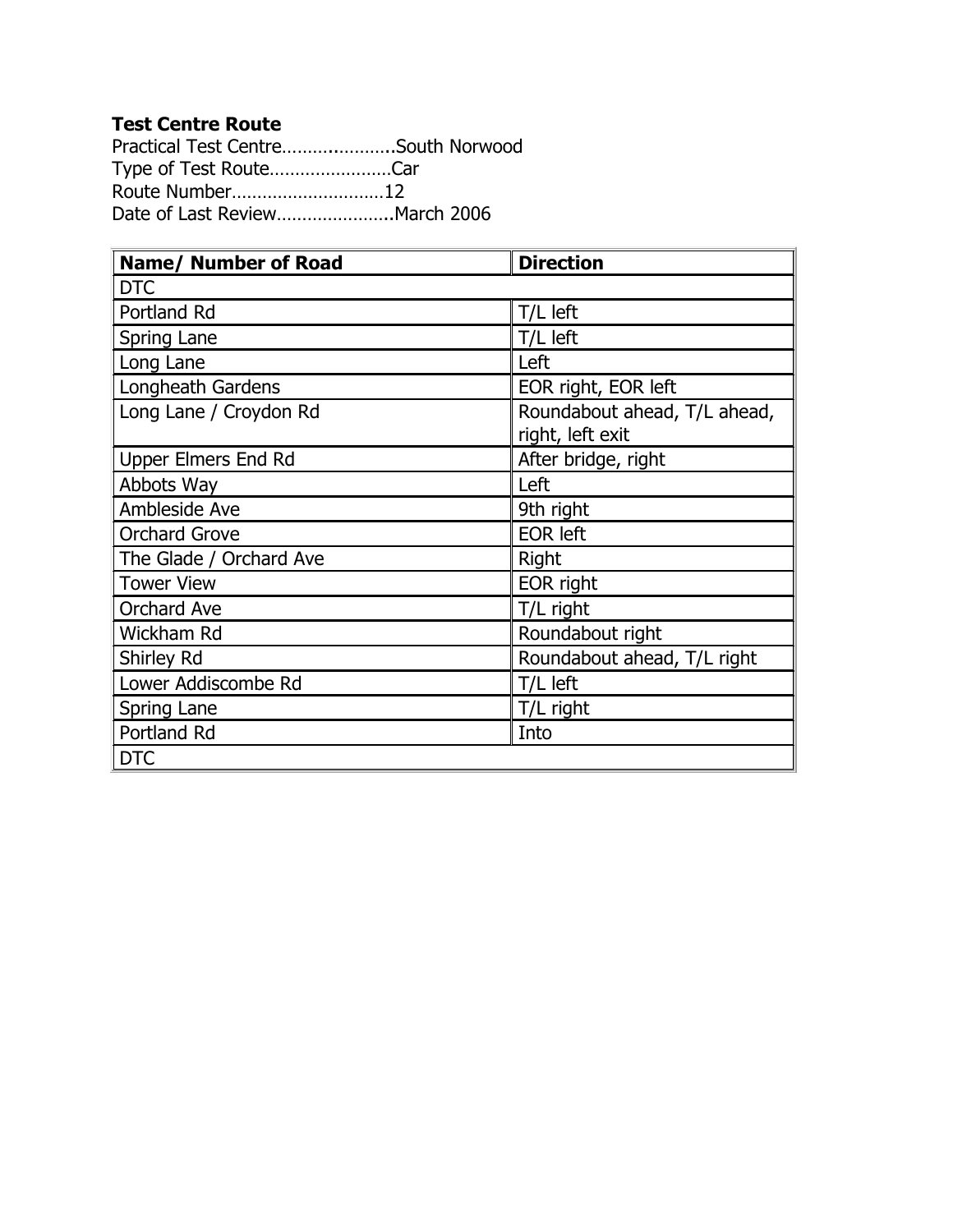Practical Test Centre………..………..South Norwood Type of Test Route……………………Car Route Number………………………...13 Date of Last Review…………………..March 2006

| <b>Name/ Number of Road</b> | <b>Direction</b>           |
|-----------------------------|----------------------------|
| <b>DTC</b>                  |                            |
| Portland Rd                 | Before bridge, right       |
| Manor Rd / Sunny Bank Rd    | <b>EOR left</b>            |
| High St                     | Right                      |
| Lancaster Rd                | Mini roundabout left       |
| Southern Ave                | EOR right                  |
| South Norwood Hill          | T/L ahead                  |
| <b>Beulah Hill</b>          | Right                      |
| Upper Beulah Hill           | Mini roundabout left       |
| <b>Highfield Hill</b>       | Mini roundabout ahead      |
| <b>Eversley Rd</b>          | Mini roundabout left       |
| <b>Harold Rd</b>            | Left                       |
| Chevening Rd                | <b>EOR left</b>            |
| Hermitage Rd                | Right                      |
| Ryefield Rd                 | Left                       |
| Pytchley Rd                 | <b>EOR left</b>            |
| Ryefield Rd / Concent Hill  | <b>EOR left</b>            |
| <b>Beulah Hill</b>          | Right                      |
| Downesview Rd               | Roundabout right           |
| Virginia Rd                 | Left, right                |
| Downs Rd                    | <b>EOR left</b>            |
| Springfield Rd              | Mini roundabout left       |
| Northwood Rd                | 2 x mini roundabouts ahead |
| Spa Hill                    | EOR right                  |
| <b>Beulah Hill</b>          | T/L ahead                  |
| South Norwood Hill          | 2 x T/Ls ahead             |
| Portland Rd                 | Right                      |
| Doyle Rd                    | <b>EOR left</b>            |
| Stanger Rd                  | Left                       |
| <b>DTC</b>                  |                            |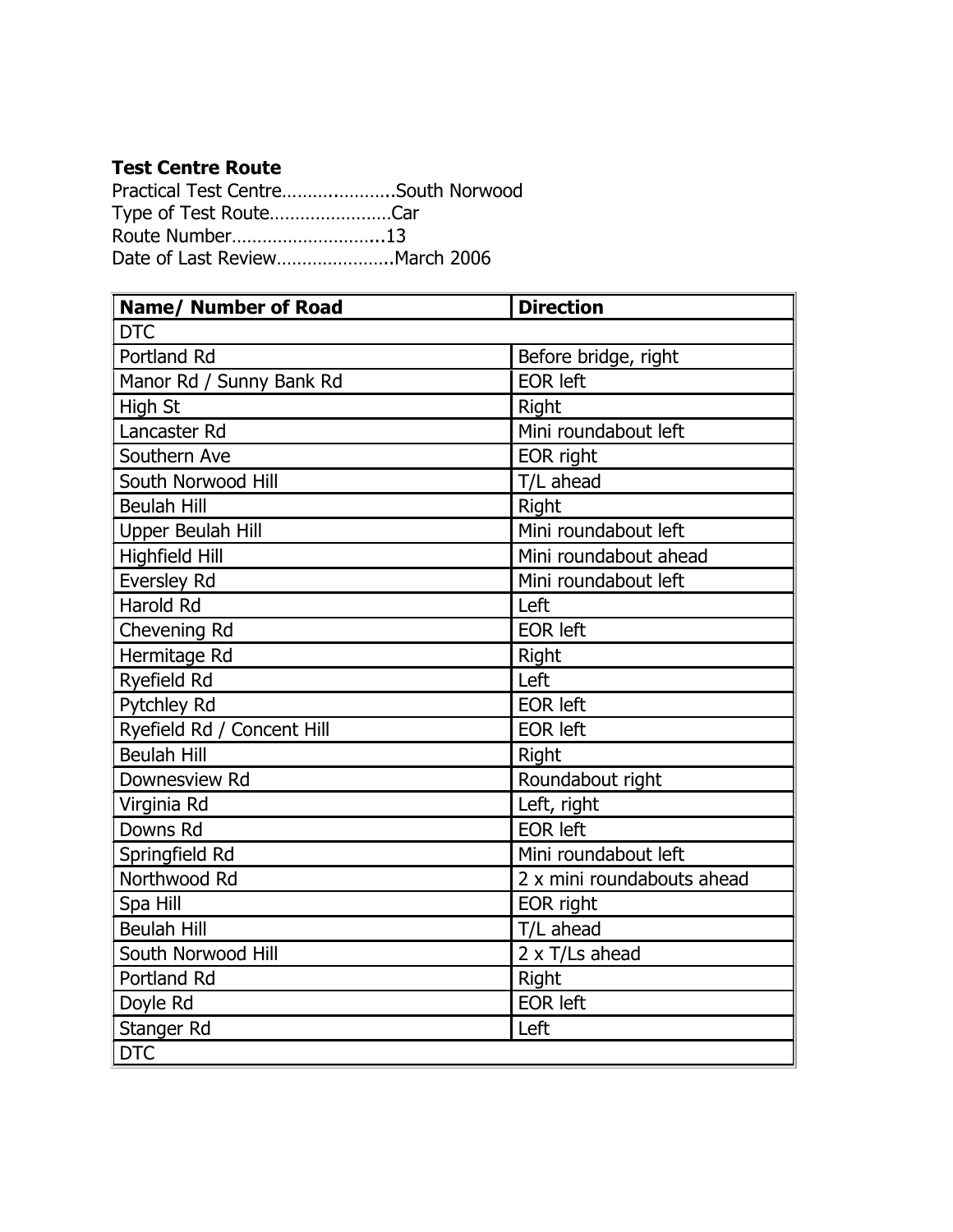Practical Test Centre………..………..South Norwood Type of Test Route……………………Car Route Number………………………...14 Date of Last Review…………………..March 2006

| <b>Name/ Number of Road</b> | <b>Direction</b>             |
|-----------------------------|------------------------------|
| <b>DTC</b>                  |                              |
| Portland Rd                 | T/L left                     |
| Spring Lane                 | T/L left                     |
| Long Lane                   | 2nd right                    |
| Bywood Ave / Gladeside      | <b>EOR left</b>              |
| <b>Woodmere Ave</b>         | 2nd right                    |
| <b>Tower View</b>           | EOR right                    |
| <b>Woodmere Ave</b>         | 2nd left                     |
| Elstan Way                  | EOR right                    |
| The Glade                   | 2nd left                     |
| <b>Orchard Grove</b>        | <b>EOR left</b>              |
| Orchard Way                 | 6th right                    |
| Hillcrest View / Altyre Way | EOR right                    |
| <b>Upper Elmers Rd</b>      | Left                         |
| Stanhope Grove              | EOR ahead                    |
| Cherry Tree Walk            | <b>EOR</b> right             |
| <b>Bramerton Ave</b>        | <b>EOR left</b>              |
| Village Way                 | Left                         |
| Whitmore Rd                 | <b>EOR left</b>              |
| Croydon Rd                  | Right, T/L ahead, roundabout |
|                             | ahead                        |
| Long Lane                   | T/L right                    |
| Spring Lane                 | T/L right                    |
| Portland Rd                 | Into                         |
| <b>DTC</b>                  |                              |